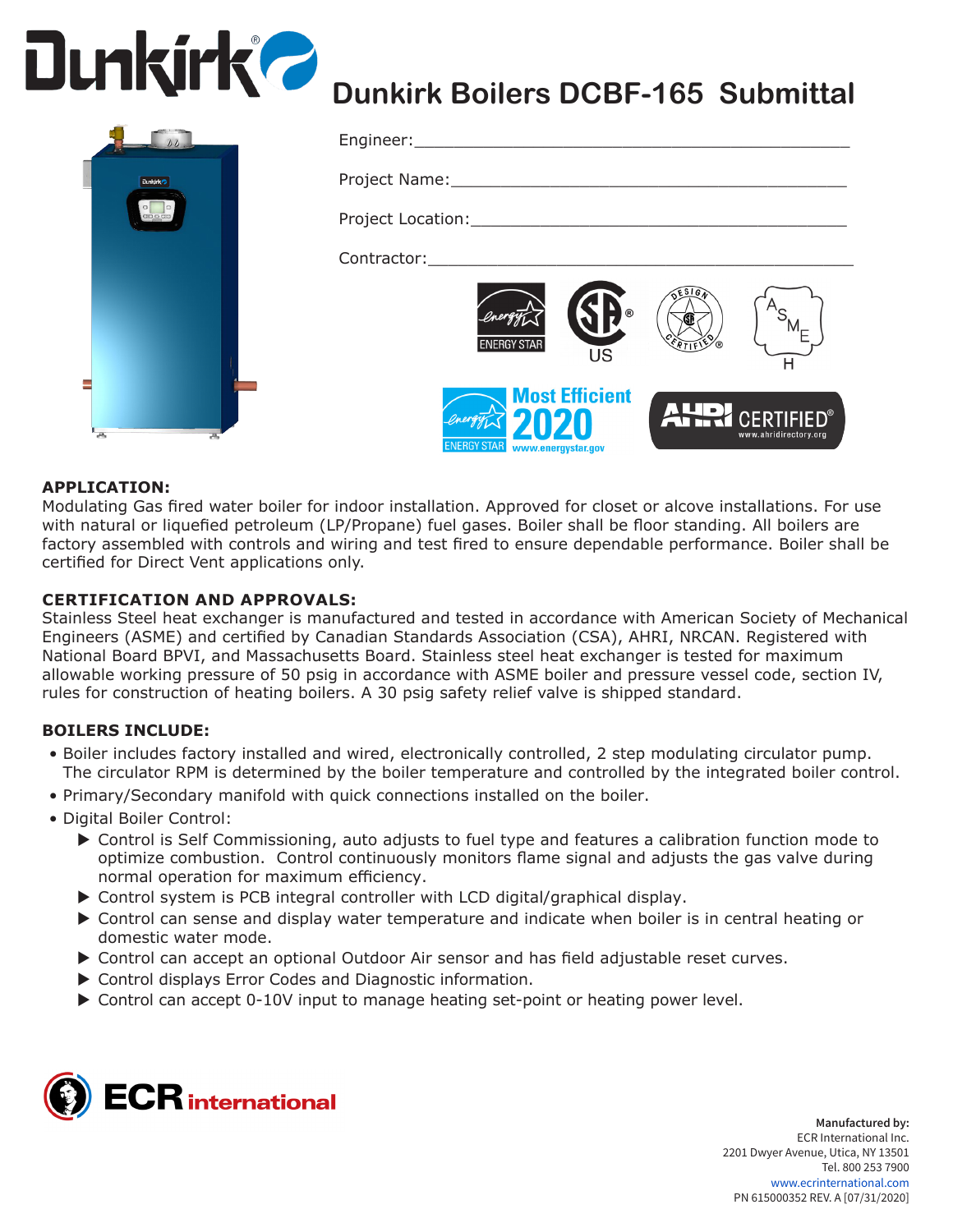

- Boiler Combustion System:
	- $\triangleright$  The Gas valve is a modulating valve capable of firing from 164,000 BTU input down to 29,500 BTU input in Heat mode (5.5:1 turn down).
	- $\triangleright$  Induced draft blower is variable speed controlled by the PCB.
	- $\triangleright$  Burner is constructed of Iron-Chromium stainless steel.
	- ▶ Ignition system shall incorporate a Direct Spark Igniter and a separate Flame Sensing rod.
- Heat Exchanger:
	- $\triangleright$  Boiler's primary heat exchanger is constructed of Iron-Chromium stainless steel.
- Electrical
	- $\triangleright$  120 volts AC, 60 Hertz, 1-phase; less than 15 amps.
	- ▶ Low voltage terminal strip for Thermostat, Outdoor Air Sensor, Indirect Tank sensor.
- Warranty
	- $\blacktriangleright$  Factory Standard Limited Warranty is 10 years on heat exchanger, one year on parts.
	- ▶ Please see the Limited Warranty for More Detail on Warranty Registrations & Extensions.
- Optional Equipment
	- ▶ Outdoor Air Sensor Kit
	- **Indirect Tank Sensor Kit**
	- $\triangleright$  Coaxial and Two-pipe venting components

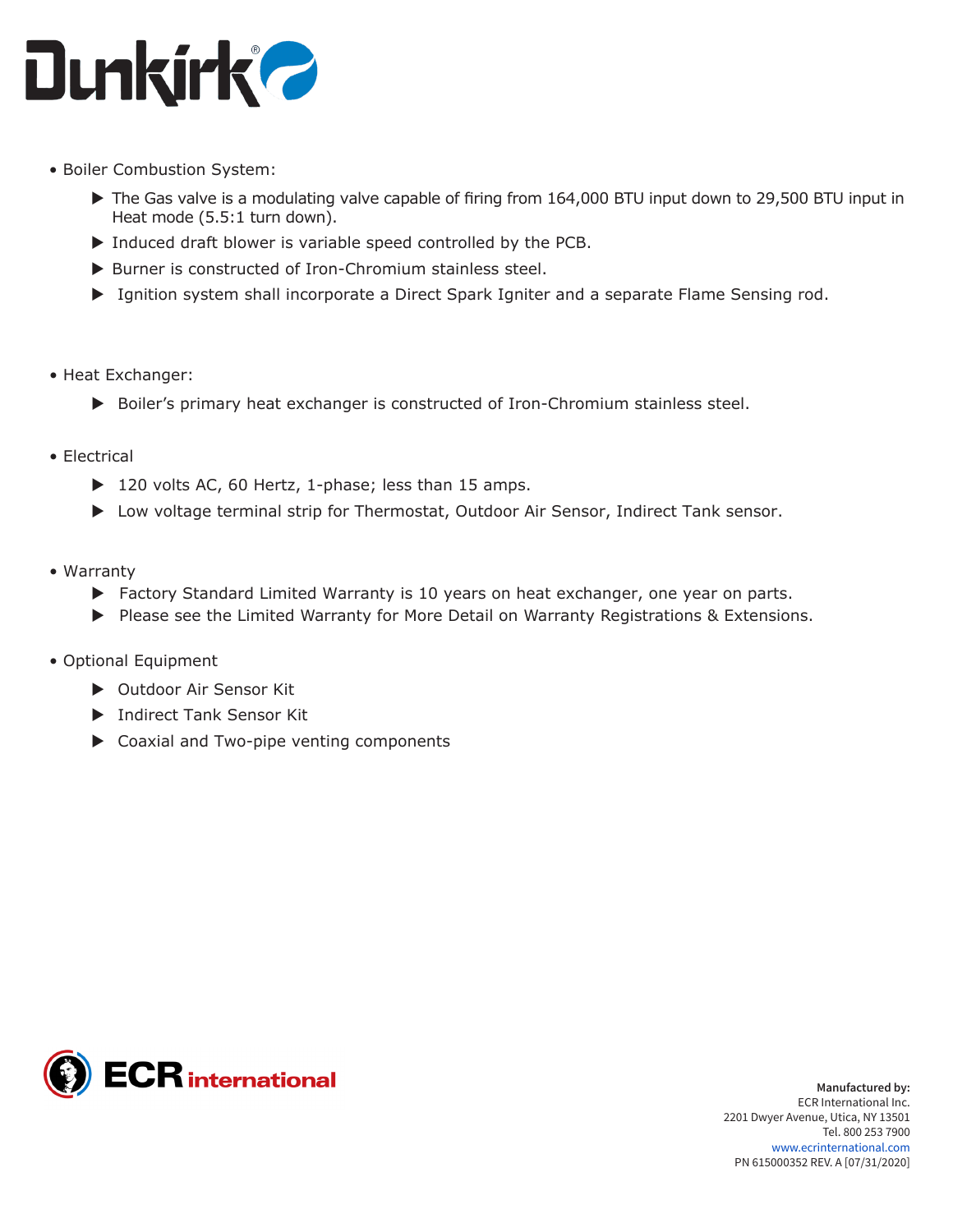

| <b>ALLOI</b> CERTIFIED®<br>www.ahridirectory.org |                            |                |                                             |                                                   |                      |
|--------------------------------------------------|----------------------------|----------------|---------------------------------------------|---------------------------------------------------|----------------------|
| <b>Size</b>                                      | Boiler Input Rate (MBH)(1) |                | Heating Capacity<br>(MBH) <sup>(1)(2)</sup> | Net AHRI Rating,<br>Water (MBH) <sup>(1)(3)</sup> | A FUE <sup>(2)</sup> |
|                                                  | <b>Maximum</b>             | <b>Minimum</b> |                                             |                                                   |                      |
| <b>DCB-165F</b>                                  | 164                        | 19.5           | 153                                         | 133                                               | 95.0                 |

(1)1000 Btu/hr (British Thermal Units Per Hour)

(2)Heating Capacity and AFUE (Annual Fuel Utilization Efficiency) are based on DOE (Department of Energy) test procedures. <sup>(3)</sup>Net AHRI Ratings based on piping and pickup allowance of 1.15. Contact Technical Support before selecting boiler for installations having unusual piping and pickup requirements, such as intermittent system operation, extensive piping systems,

 etc. \*Max CH Supply temp 176° F (80°C) for DCBF165 \*Max DHW temp 140° F (60° C)

| <b>Dunkirk Boiler DCBF-165F</b>         |                      |  |  |  |
|-----------------------------------------|----------------------|--|--|--|
| <b>Minimum Clearances for Servicing</b> |                      |  |  |  |
| Top                                     | 8.66 in / 220.00 mm  |  |  |  |
| <b>Bottom</b>                           | 9.84 in / 250.00 mm  |  |  |  |
| Sides                                   | 1.77 in / 45.00 mm   |  |  |  |
| Front                                   | 17.71 in / 450.00 mm |  |  |  |
| Flue Terminal Size Concentric System    | 3.93 in / 100.00 mm  |  |  |  |
| Flue Terminal Size 2-Pipe Flue System   | 3.14 in /80.00 mm    |  |  |  |
| Flue Terminal Protruding                | 4.52 in / 115.00 mm  |  |  |  |

| <b>Dunkirk Boiler DCBF-165</b>           |                      |  |  |  |
|------------------------------------------|----------------------|--|--|--|
| <b>Central Heating (Sealed System)</b>   |                      |  |  |  |
| Max System Pressure                      | 43.00 psi / 2.96 bar |  |  |  |
| Min System Pressure                      | 7.25 psi / 0.50 bar  |  |  |  |
| Max System Temperature                   | 176°F / 80°C         |  |  |  |
| Pressure Relief Valve Setting            | 30.00 psi / 2.11 bar |  |  |  |
| <b>Flow Connection</b>                   | 1.5" / 38.1 mm Sweat |  |  |  |
| <b>Return Connection</b>                 | 1.5" / 38.1 mm Sweat |  |  |  |
| <b>Relief Valve Connection</b>           | 3/4" /22.2 mm NPT    |  |  |  |
| Recommended Operating System<br>Pressure | 21.7 psi / 1.5 bar   |  |  |  |
| <b>Dunkirk Boiler DCBF-165F</b>          |                      |  |  |  |
| Weight                                   | 168 LBS / 76.2 kg    |  |  |  |

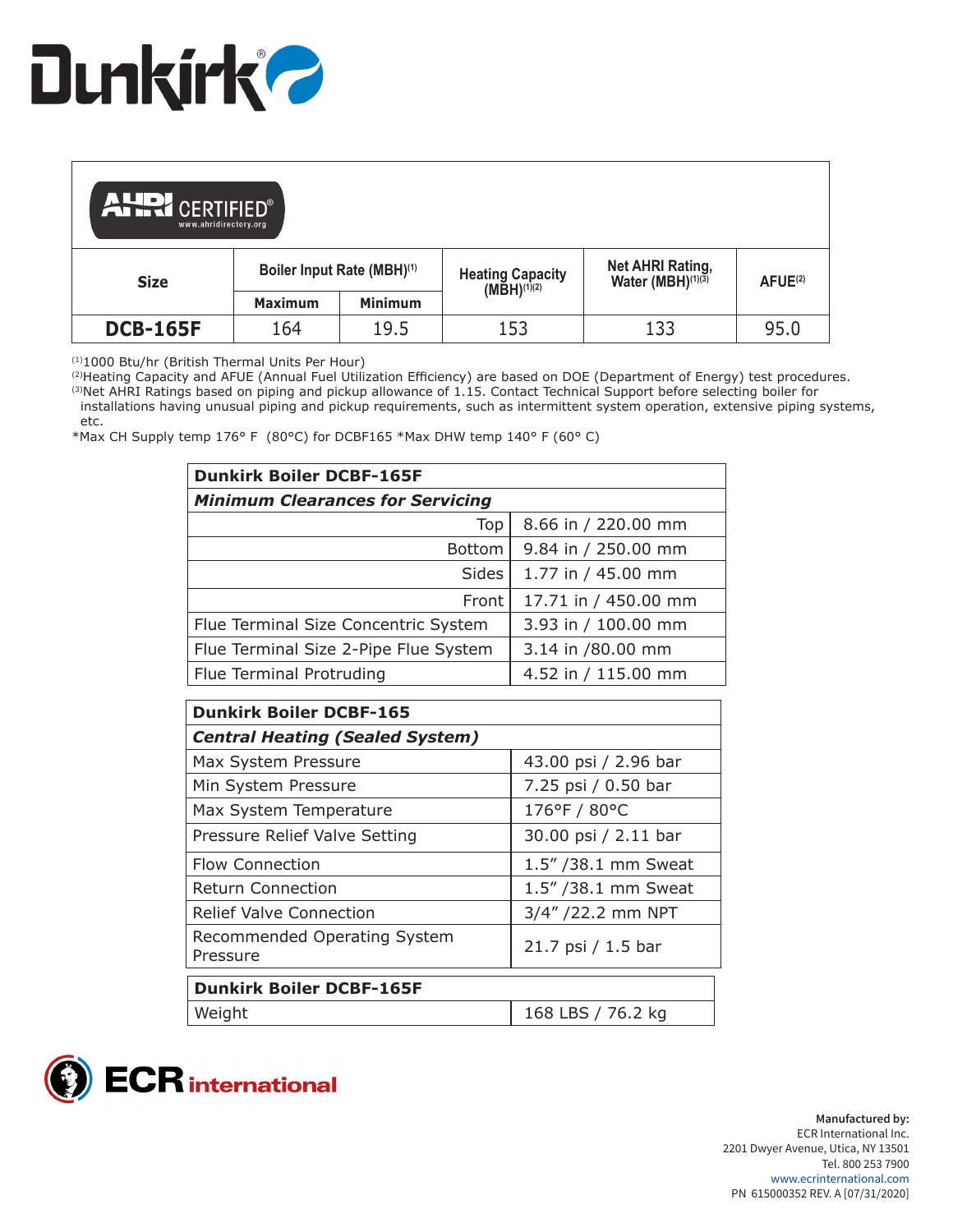



View - Front of Boiler





**Manufactured by:** ECR International Inc. 2201 Dwyer Avenue, Utica, NY 13501 Tel. 800 253 7900 www.ecrinternational.com PN 615000352 REV. A [07/31/2020]